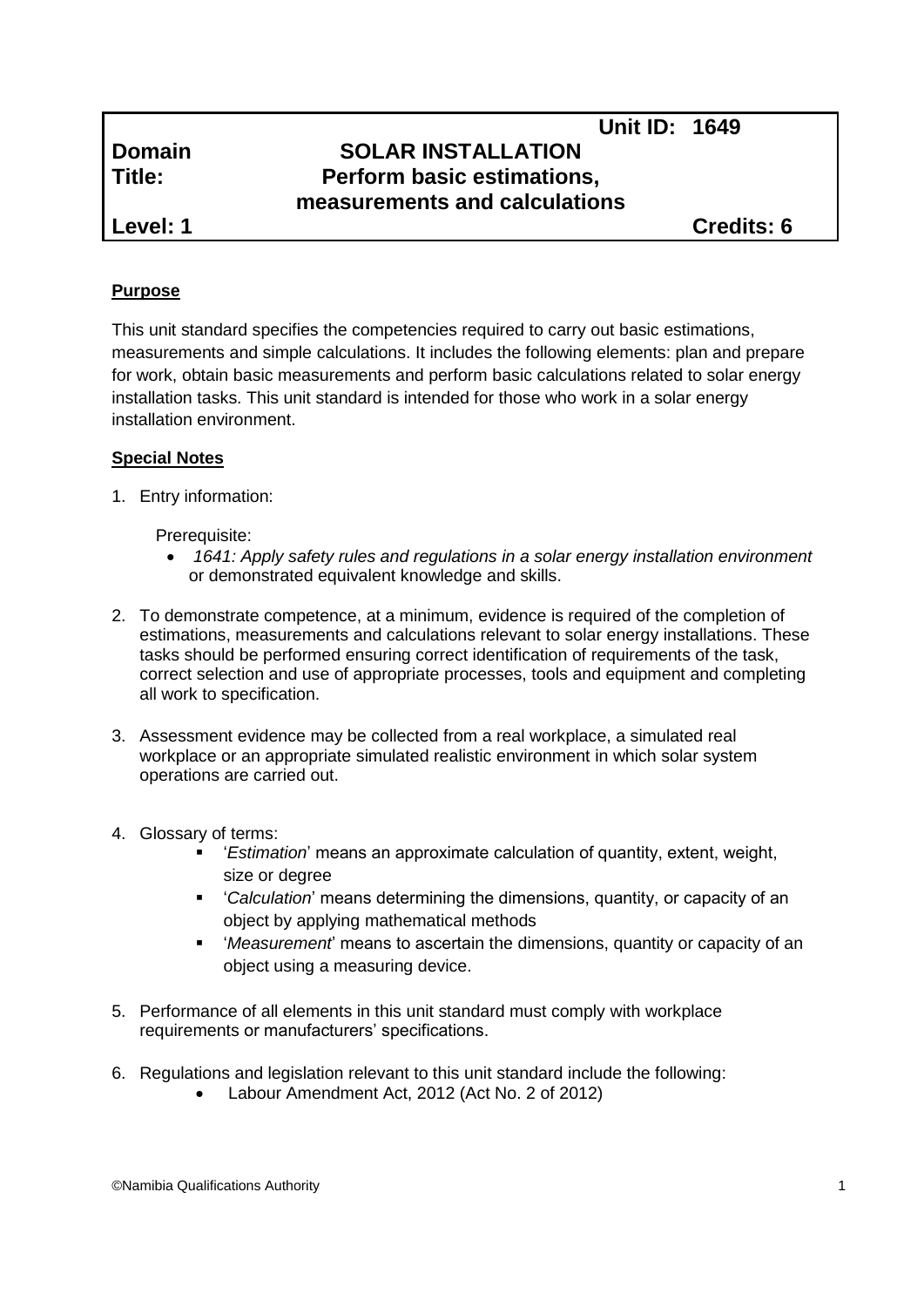Occupational Health and Safety Regulations No. 18, 1997

and all subsequent amendments to any of the above.

### **Quality Assurance Requirements**

This unit standard and others within this subfield may be awarded by institutions, which meet the accreditation requirements set by the Namibia Qualifications Authority and the Namibia Training Authority and which comply with the national assessment and moderation requirements. Details of specific accreditation requirements and the national assessment arrangements are available from the Namibia Qualifications Authority on [www.namqa.org](http://www.namqa.org/) and the Namibia Training Authority on [www.nta.com.na.](http://www.nta.com.na/)

## **Elements and Performance Criteria**

#### **Element 1: Plan and prepare for work**

#### **Range:**

Planning and preparation may include but is not limited to workplace inspection, equipment defect identification, assessment of conditions and hazards and determination of work requirements.

#### **Performance Criteria**

- 1.1. Understanding of work instructions, including plans, specifications, quality requirements and operational processes are demonstrated.
- 1.2. Details are estimated, measured, confirmed and applied.
- 1.3. Safety requirements are followed in line with workplace safety plans and policies.
- 1.4. Measuring and calculating equipment selected to carry out tasks are consistent with industry standards.
- 1.5. The requirements of the job are checked for serviceability and any faults are rectified or reported.

#### **Element 2: Obtain basic measurements**

#### **Performance Criteria**

- 2.1. Method of obtaining the measurement is selected and applied.
- 2.2. Measurements are obtained, accurate to 1 mm, using a ruler or tape.
- 2.3. Measurements are confirmed and recorded.

©Namibia Qualifications Authority 2